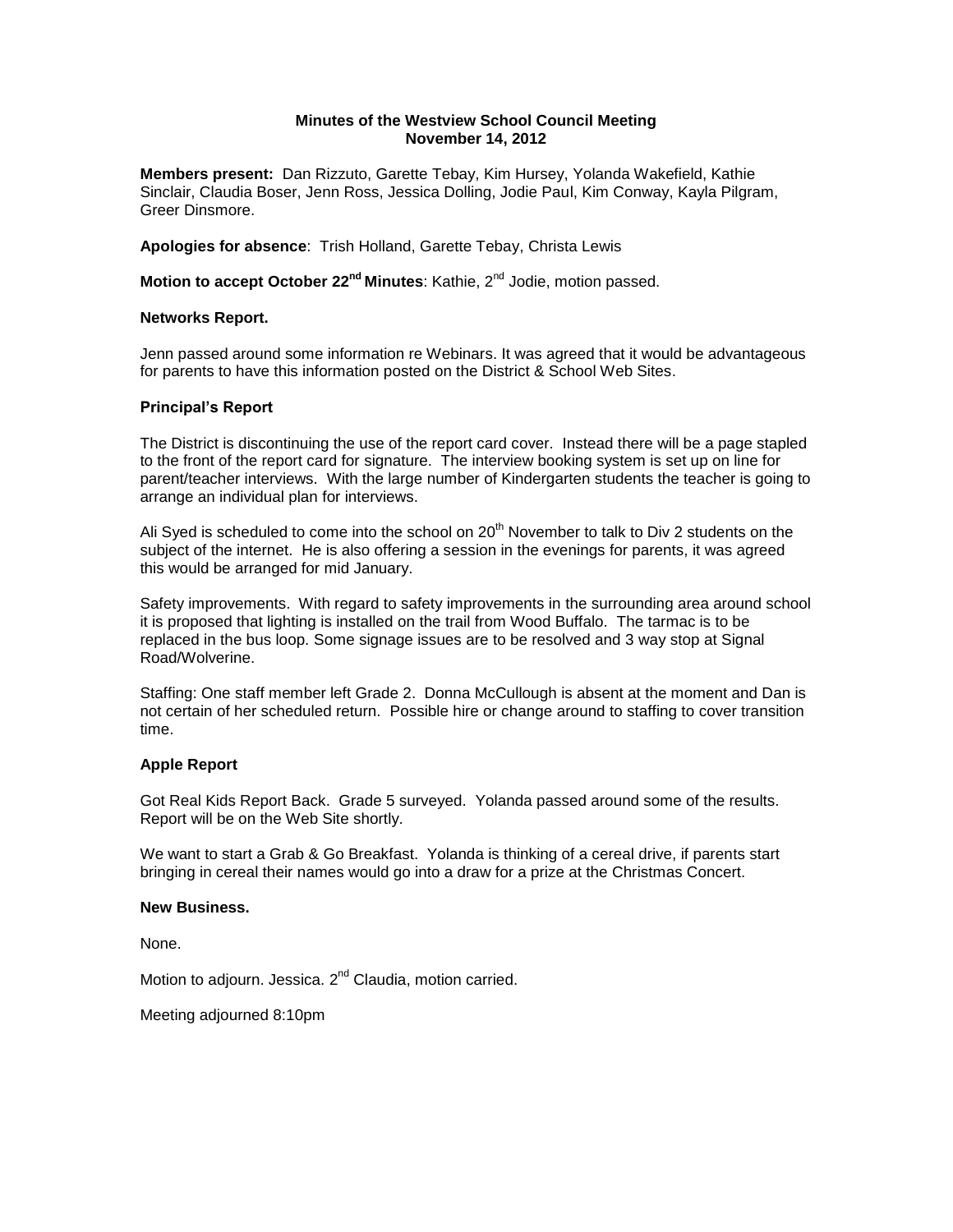# **Westview School Parents Association Meeting November 14, 2012**

**Members present:** Dan Rizzuto, Garette Tebay, Kim Hursey, Yolanda Wakefield, Kathie Sinclair, Claudia Boser, Jenn Ross, Jessica Dolling, Jodie Paul, Kim Conway, Kayla Pilgram, Greer Dinsmore.

**Apologies for absence**: Trish Holland, Garette Tebay, Christa Lewis

**Motion to accept October 22<sup>nd</sup> Minutes**: Greer, 2<sup>nd</sup> Kathie, motion passed.

## **Treasurers Report – Jessica Dolling**

Regular: \$21,782.53. Casino: \$27,497.09 Playground: \$16,461.77

We have now been advised of our next Casino dates: April 11 & April 12 (Thurs & Fri)

### **Requests for Funding**

No requests at this time.

## **Old Business**

#### **Xmas Bazaar**

Set up will be on Sunday,  $9<sup>th</sup>$  December with drop off 12:00 noon to 2:00pm. Parents are welcome to help with set up but if they would like to help on the Monday (10<sup>th</sup> December) with the Bazaar they will need a Criminal Record Check. The office has the forms for the check and the school will pay the fee, just drop by the office for a form. Kathie is trying to get wrapping paper.

# **Baskets for Xmas Concert. 12th December.**

Gift Card Tree & two baskets. We will ask parents to donate gift cards for the tree and the Parent Association will cover the cost of the baskets (approx. cost \$100 each). Jenn Ross offered to donate a Fishing Basket and to make up the other basket. Note to be sent home to parents.

## **Fund Raising**

Student Environmental Group applying for two grants from "Let Them be Kids". They are doing various fund raising activities throughout the year to raise money towards the Playground fund.

**Smenciles.** Jessica is going to order some Xmas smenciles for fund raising.

**Reindeer popcorn, reindeer bottles.** We will sell reindeer popcorn and reindeer on the 17<sup>th</sup> December as a fund raiser. We will make up the bags and bottles on Friday, 14<sup>th</sup> December, at Kathie's house.

#### **Other Business**

**Hot Lunch.** Going well so far. Due to the popularity of the milk sales it was agreed that we would add milk to the Tuesday orders for January.